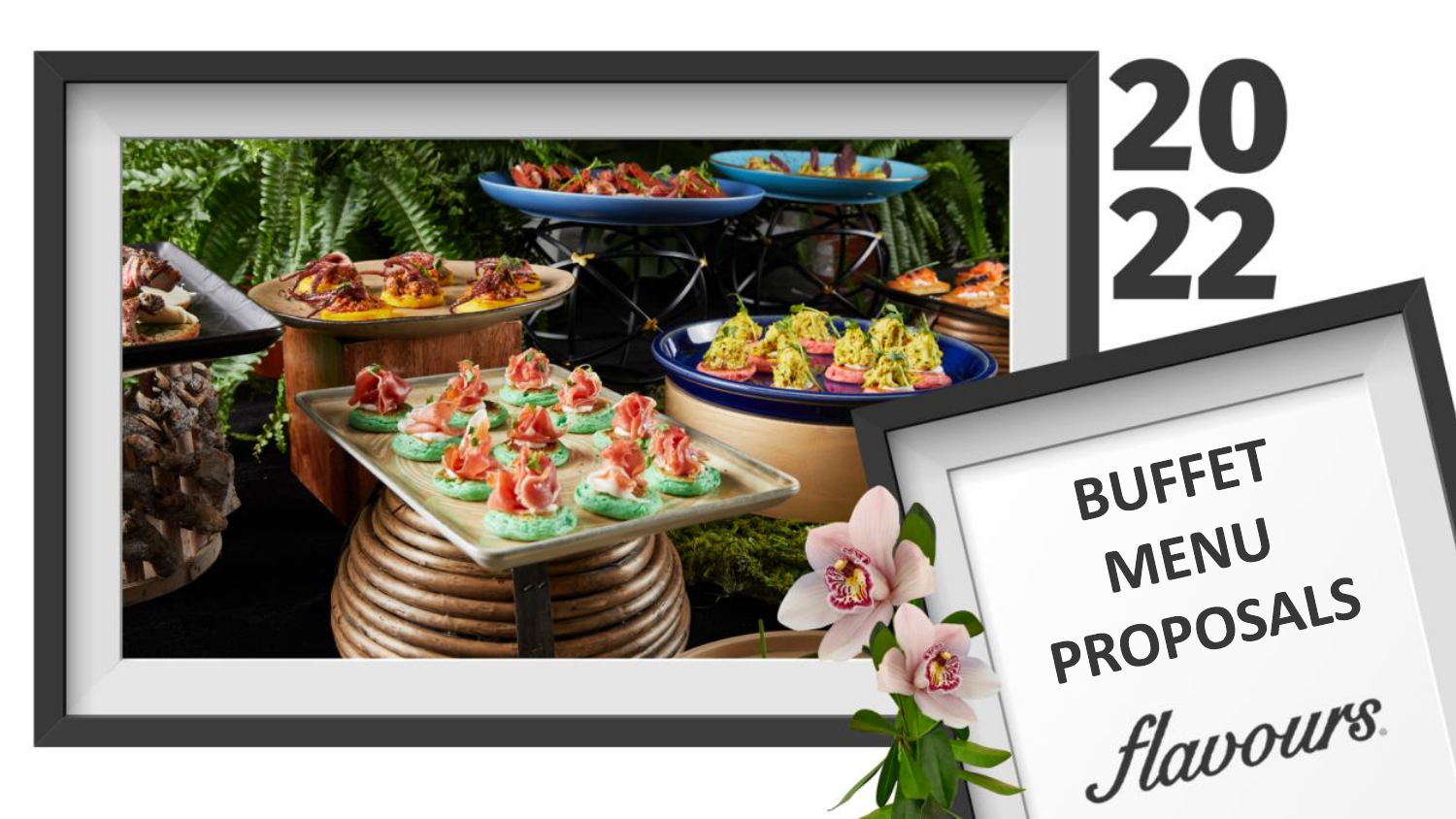*flavours* 

# MENU PROPOSAL

Homemade Red Blinis with Steamed Oriental Chicken

Tortilla Cup with Mushroom Ragout & Fresh Basil Pesto

Bruschetta with Prosciutto Crudo & Sun Dried Tomato Tapenade

Toast Bread with Salmon and Sour Cream

Tandoori Maroccan Chicken Skewers

Veggie Wok Noodles

Authentic Pork Souflaki with Zucchini

Cous Cous Feta Salad

Flavours Greek salad

Desert: Spiced Apple Pie

**16 EUR max. 500gr/pers**

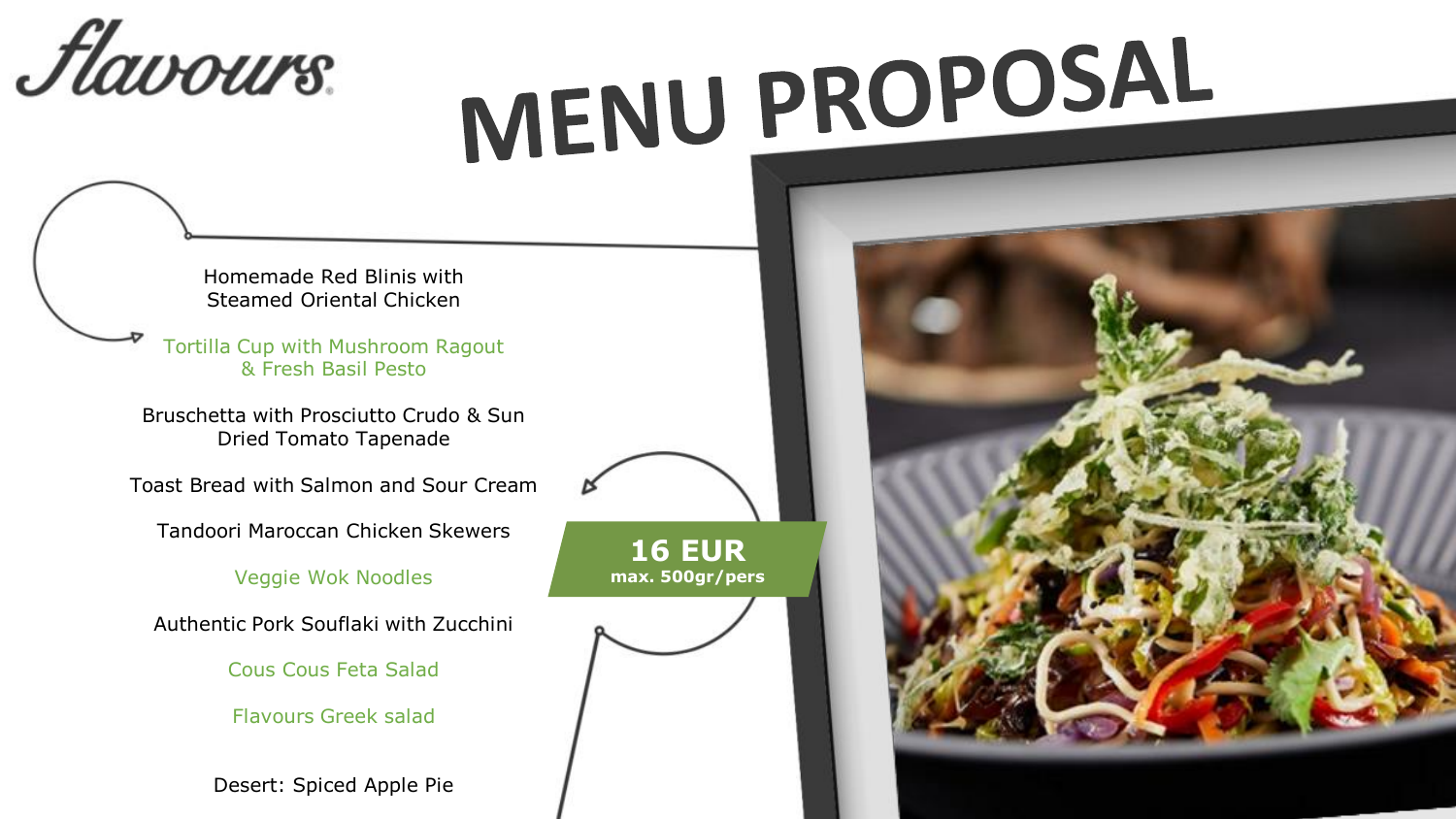*flavours* 

## MENU PROPOSAL

Mediteranean Antipasto Platter

Italian Homemade Arancini Risotto Balls

Our Homemade Crunchy Falafel with Tarator Sauce

Hummus Bowls with Za'atar, Baked Chickpeas and Crispy Vegetables

Deep Fried Halloumi Cheese with Salsa Verde

Chicken Yakitori on Skewers

Mini Adana Kebab on Grill

Thai Pork Satay Skewers with Peanut Sauce

Veggie Biryani Rice

Lebanese Tabbouleh Salad

Homemade Focaccia Bread



**20 EUR max. 550gr/pers**



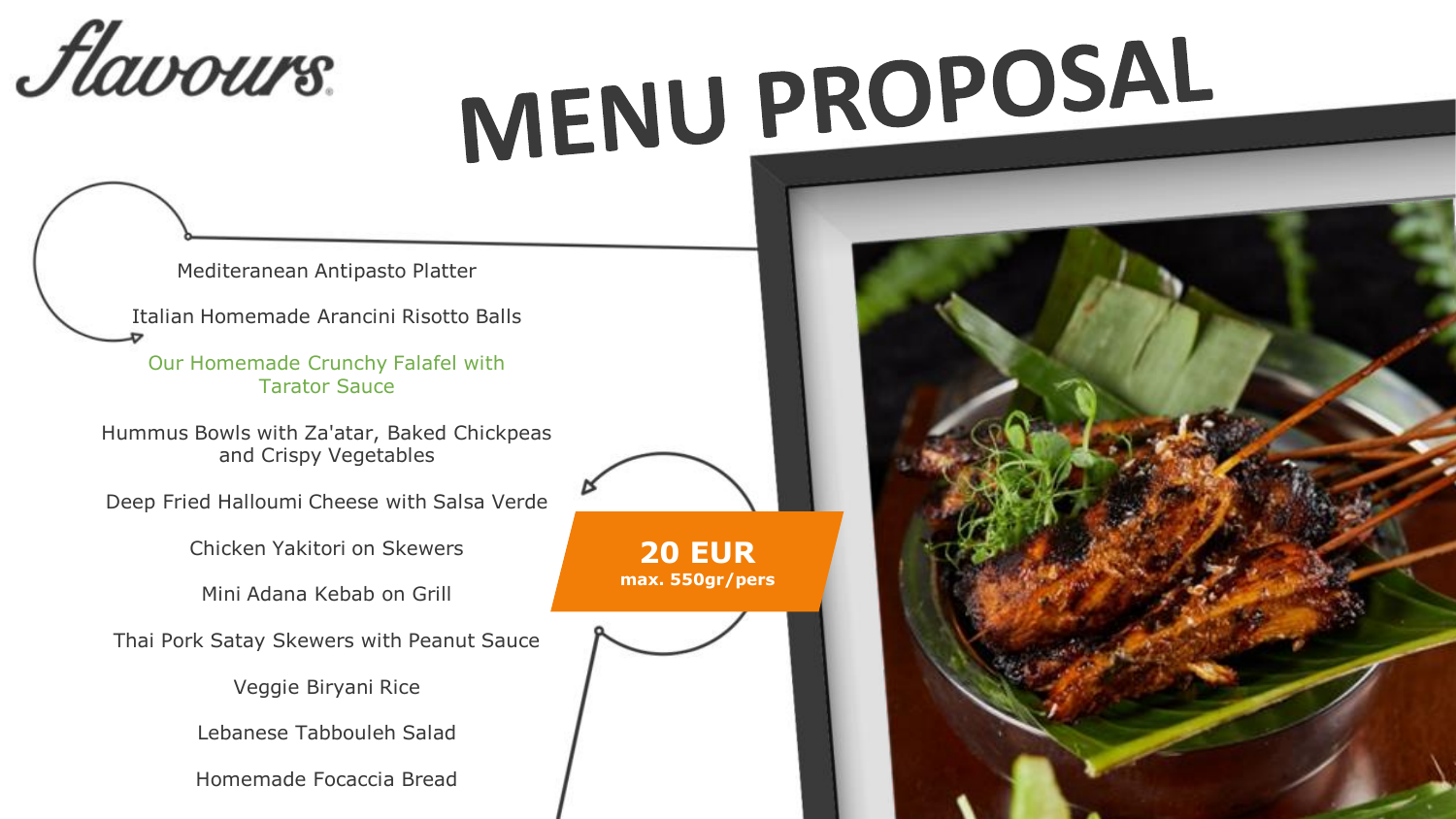*flavours* 

## MENU PROPOSAL

Blinis with Duck Confit and Sweet Chilly Sauce

One Bite Romanian 'Bulz' - Chargrilled Polenta with Bacon and Traditional Chesse

Za'atar Hummus with Homemade Crispy Falafel on Tortilla Cups

Wonton Cups with Mango Salsa and Salted Caramel Chicken

Thai Chicken Satay with Crunchy Peanut Sauce

Mediterranean Salmon Skewers

Stir Fry Broccoli

Pork Kofta with Raita and Pita Bread

Fresh Thai Salad with Mango

Homemade Focaccia Bread

Mini Cheese Cakes with Seasonal Fruits

Rich chocolate brownies



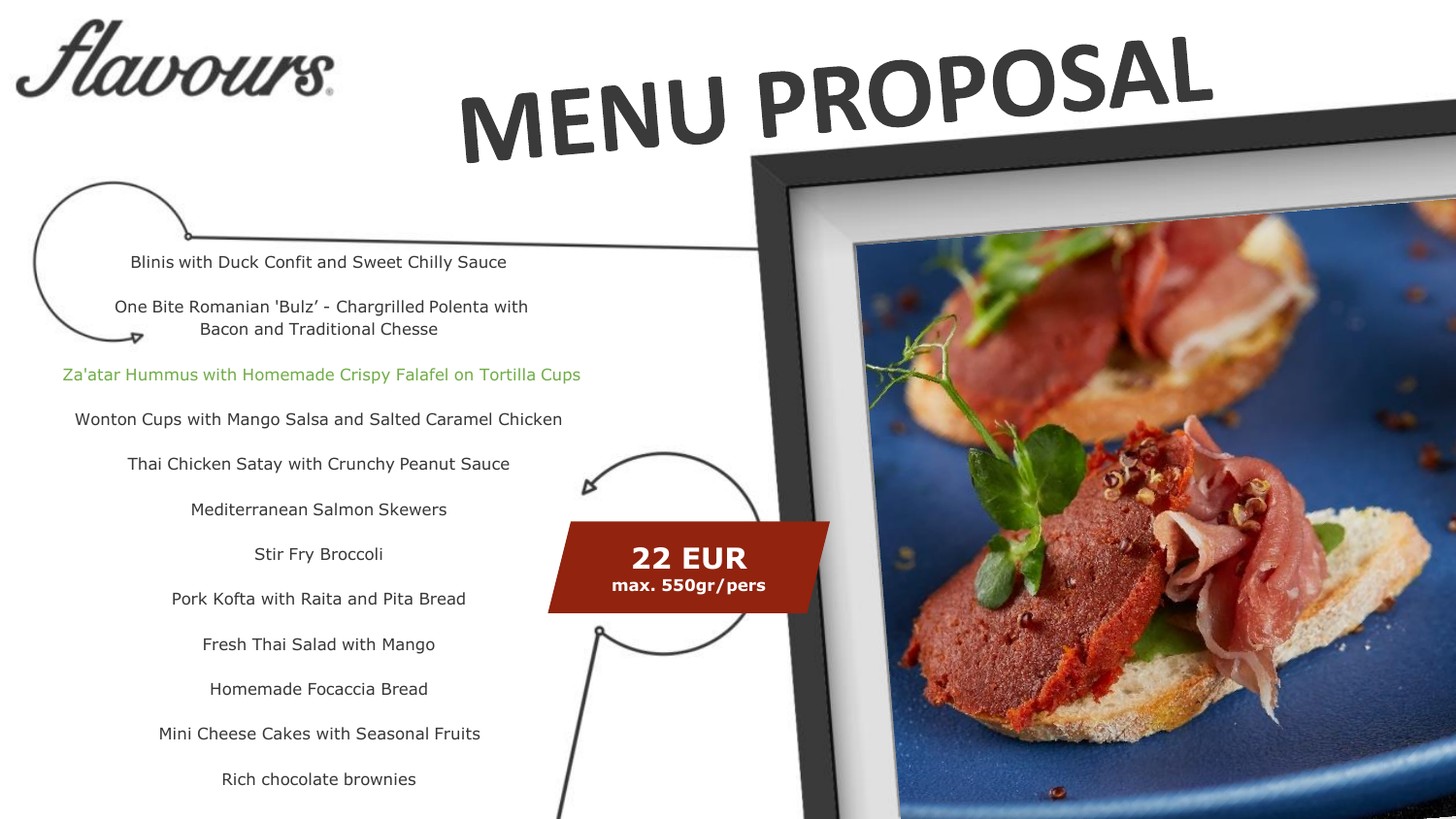*flavours* 

#### **DETALII OFERTĂ**

n

**Numărul de persoane: Minimum 50 Tipul de servire: Buffet**

#### **Beneficii incluse în oferta Flavours:**

- Design Bufet Lemn // Minimalist // Natură vie
- Logistică (veselă, tacâmuri, consumabile)
- Event manager on site
- Set-up
- Set-off
- Meniurile pot fi ajustate, în funcție de preferințe



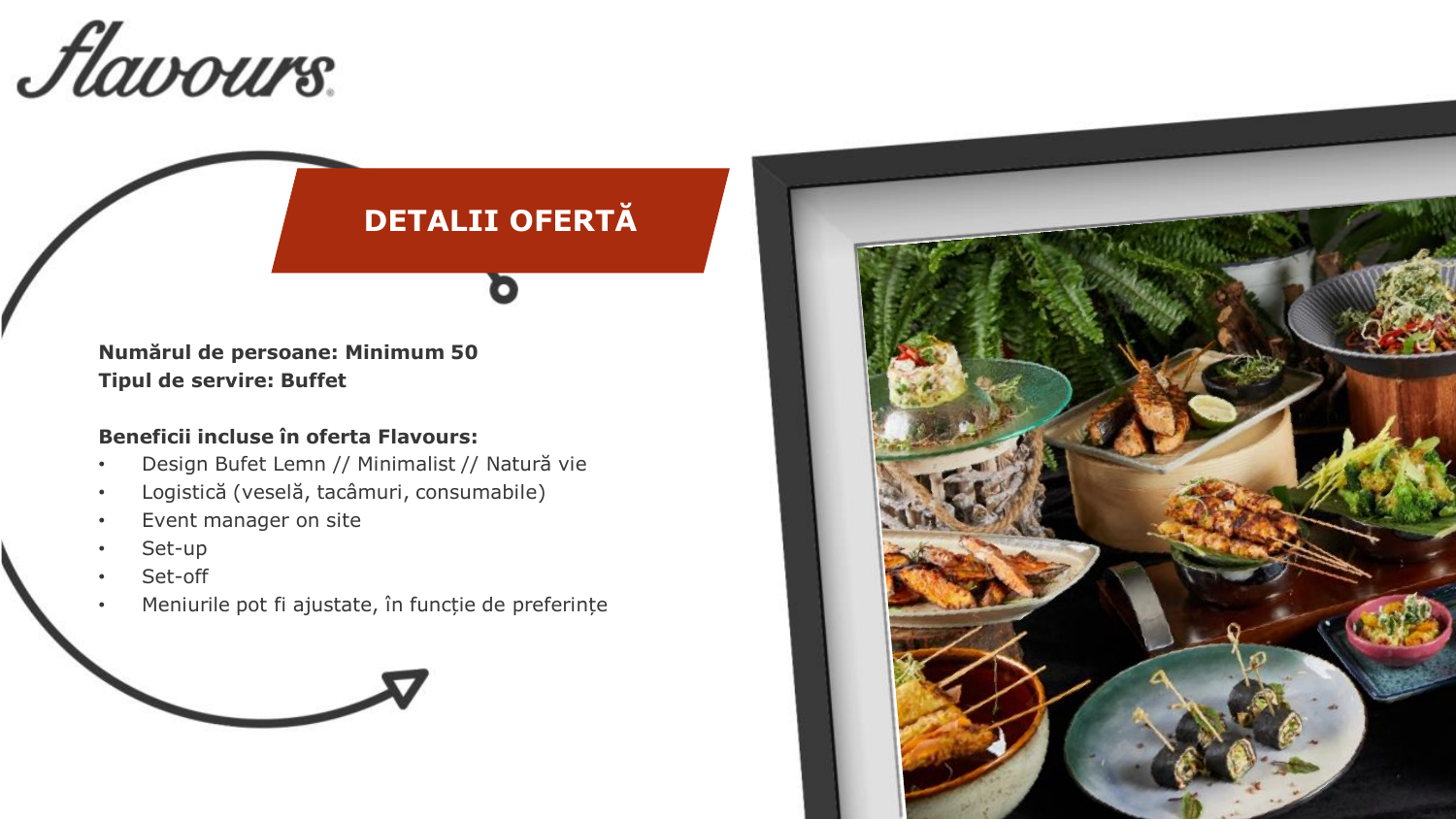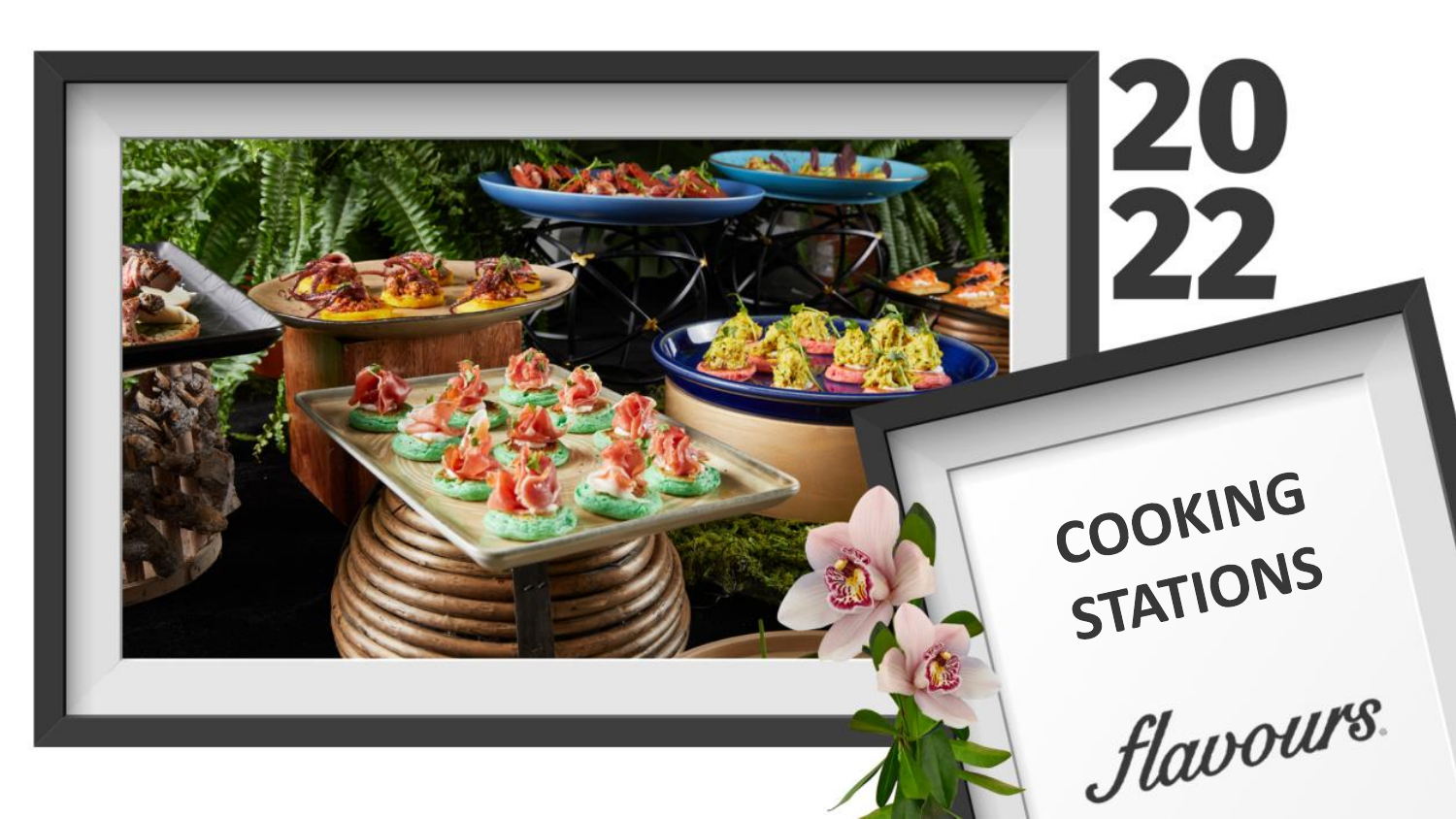*flavours* 

### **BBQ STATION**

Burgers / Sliders

Ribs

Mixed sausages

Coquelet

Mixed Cheese

Wedges with Mint, Parmesan and Onion Flakes

> Oven Baked Potatoes with Pickled Mustard Seeds

> > Coleslaw

Mixed Green Salad



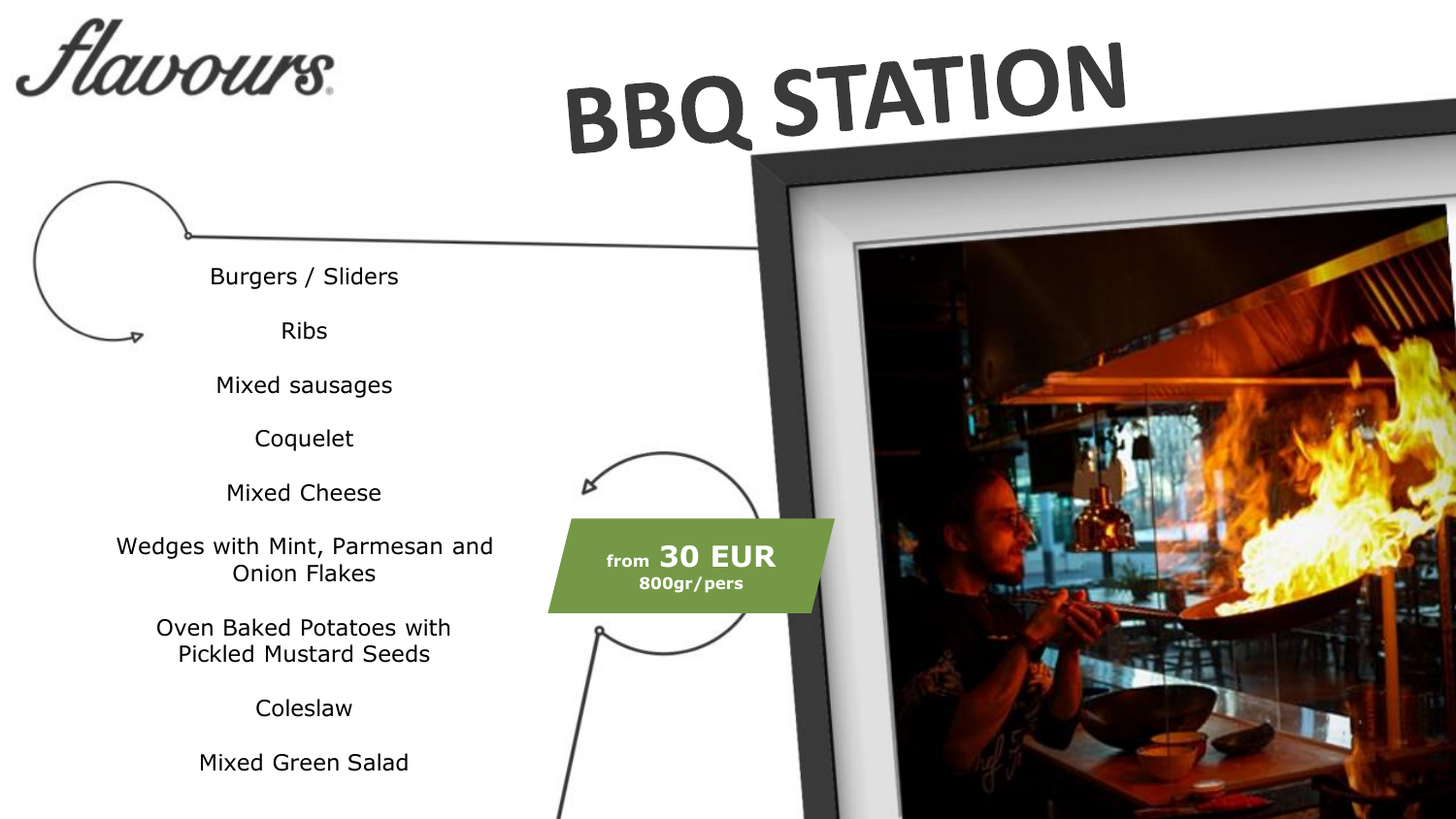

## CHARCUTERIE STATION

Prosciutto Crudo, Speck

Black Forrest Ham

Chorizzo, Milano Salami

Brie, Gouda, Parmesan, Cheddar

Deep Fried Cheese

Bocconcini, Blue Cheese

Vegetables & Fruits

Breadsticks, Crackers

Homemade Bread or Focaccia

Dried Fruits & Dips



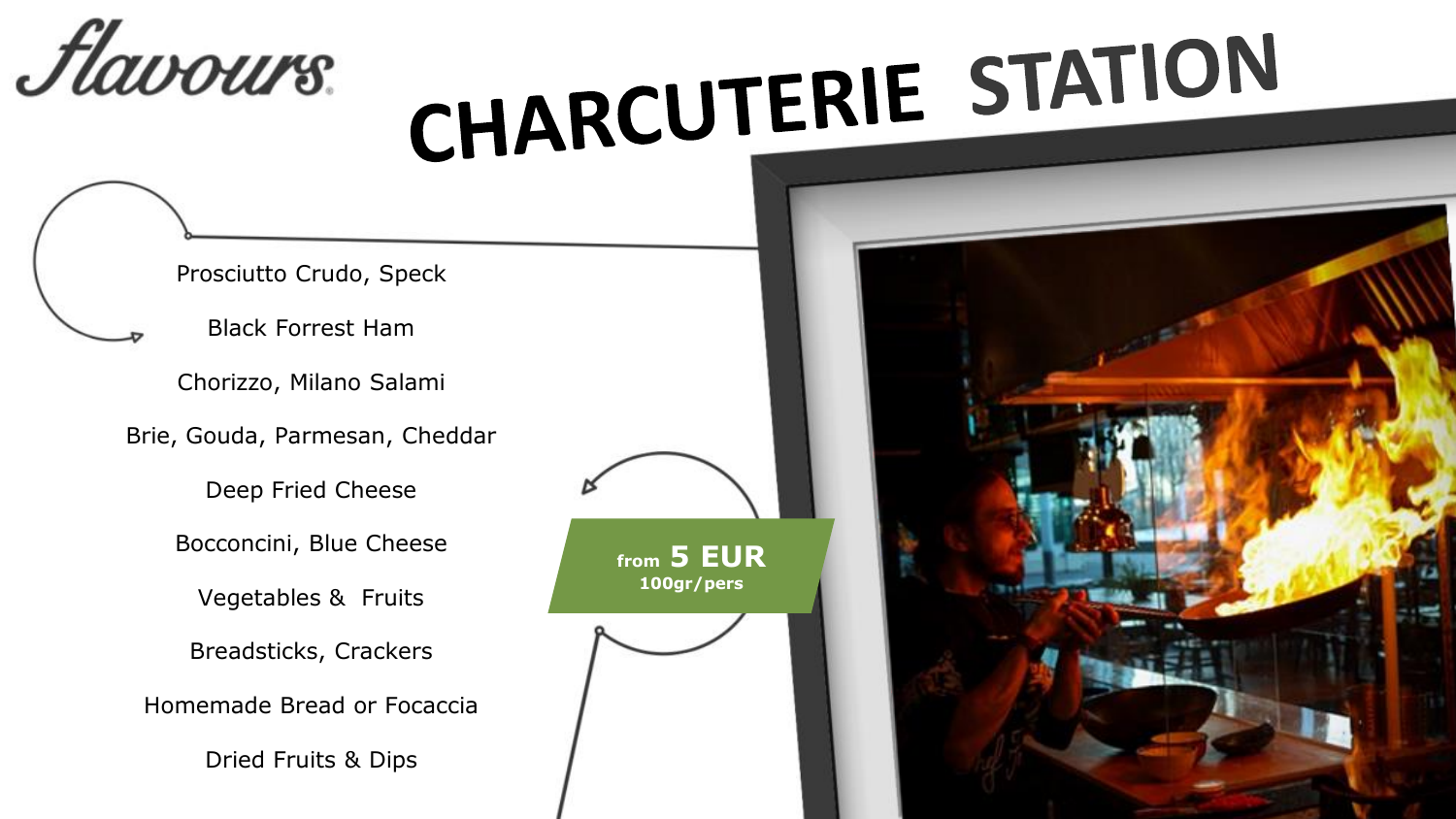

# MIDDLE EASTERN MEZZE

Spiced Nuts Mixed Marinated Olives Chicken Shish Tawook Adana Kebab Our Homemade Cruchy Falafel Hummus Bowls with Za'atar Eggplant Fatteh Baba Ganoush Cous Cous & Tabbouleh Salad Crunchy Vegetables Pita Bread Dips: Tarator, Raita



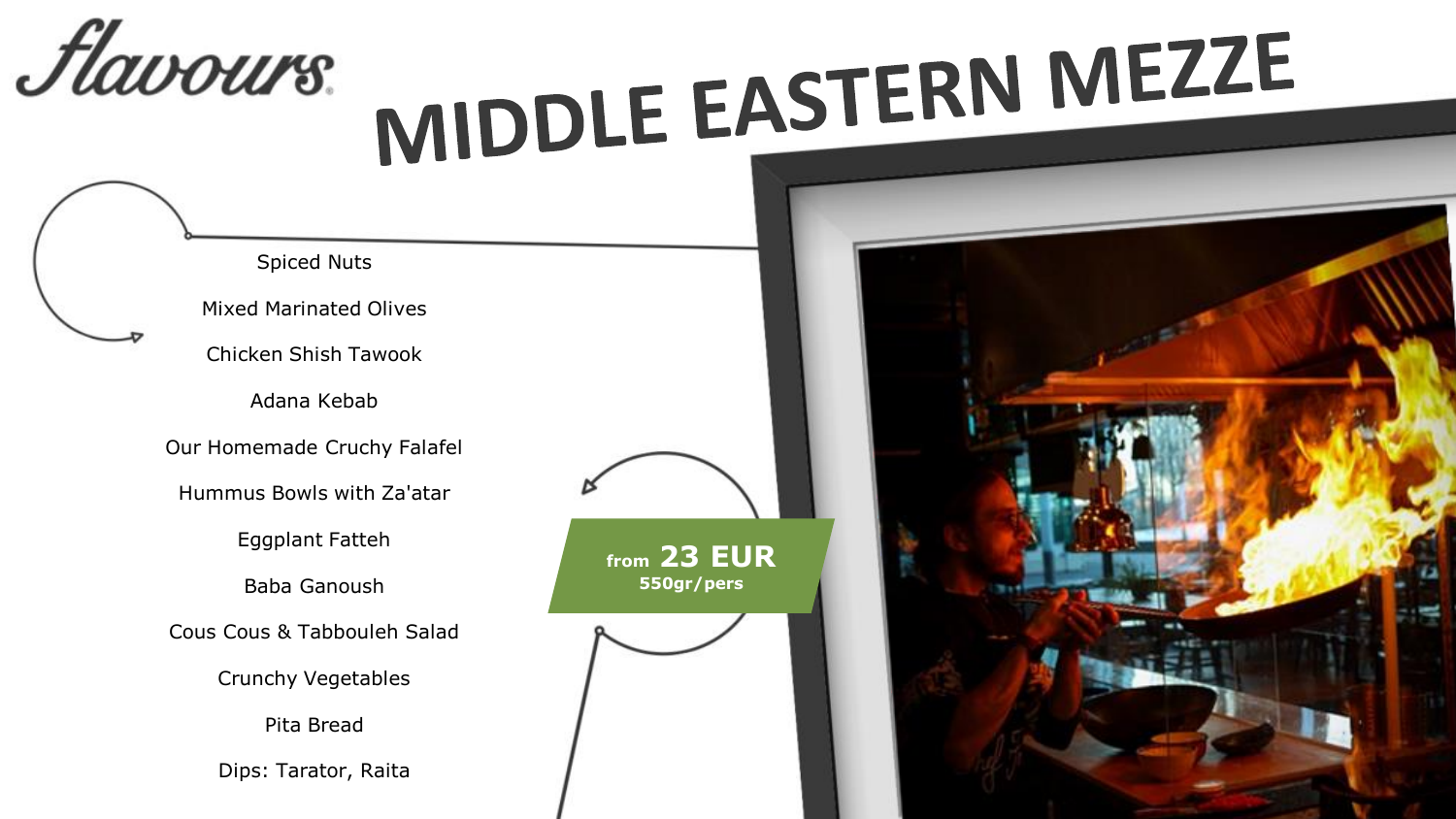

# MAC & CHEESE STATION

Mac & Cheese Basil, Pesto, Baby Mozzarela and Sundried Tomatoes Chorizzo with Caramelized Onion and Harissa Saute Mushrooms with Truffle Oil and Garlic Beef Chilli with Tortilla Crisp, Sour Cream and Jalapeno

Smoked Pancetta, Mushroom and Garlic



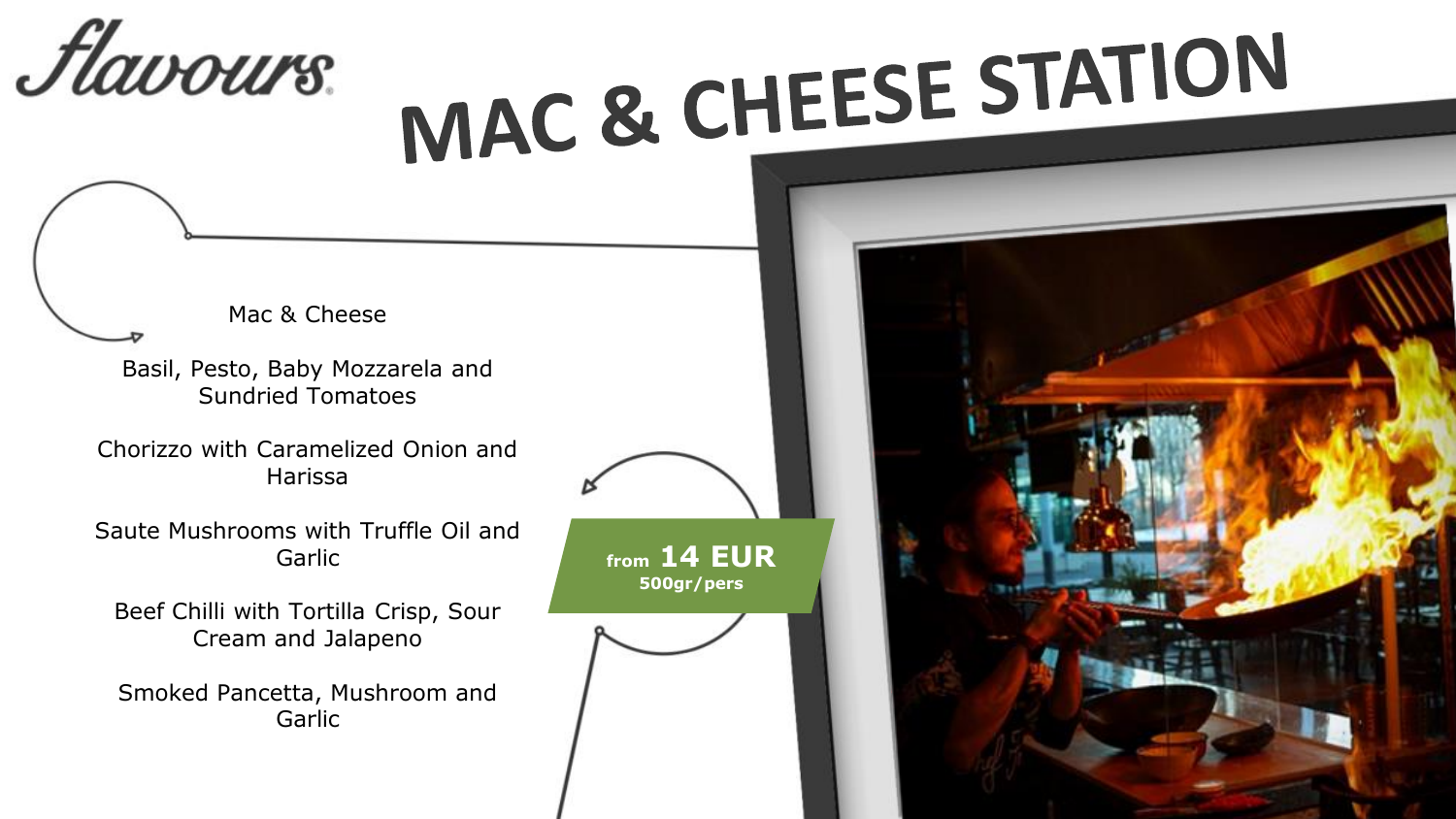#### ROTISSERIE / WOK STATION *flavours* **ROTISSERIE** Gyros Station Homemade Shaworma Station Chicken & Potatoes **WOK from 14 EUR 550gr/pers**Veggie Wok Wok with Shrimps Chicken Wok Beef Wok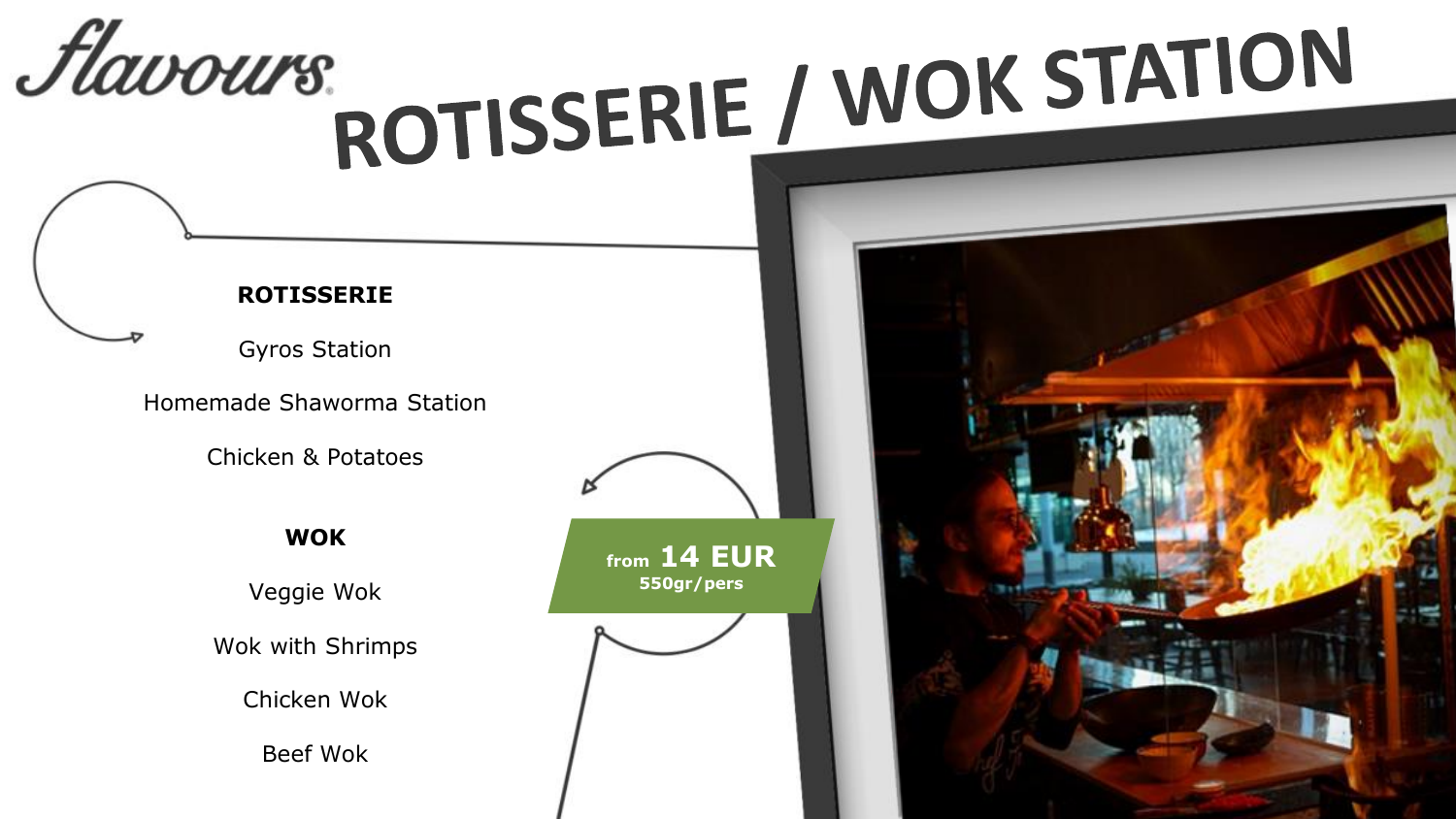

### DEEP FRIED STATION

Chorizzo Croquete

Onion Rings

Mozzarella Sticks

Spring Rolls

Chicken Goujons



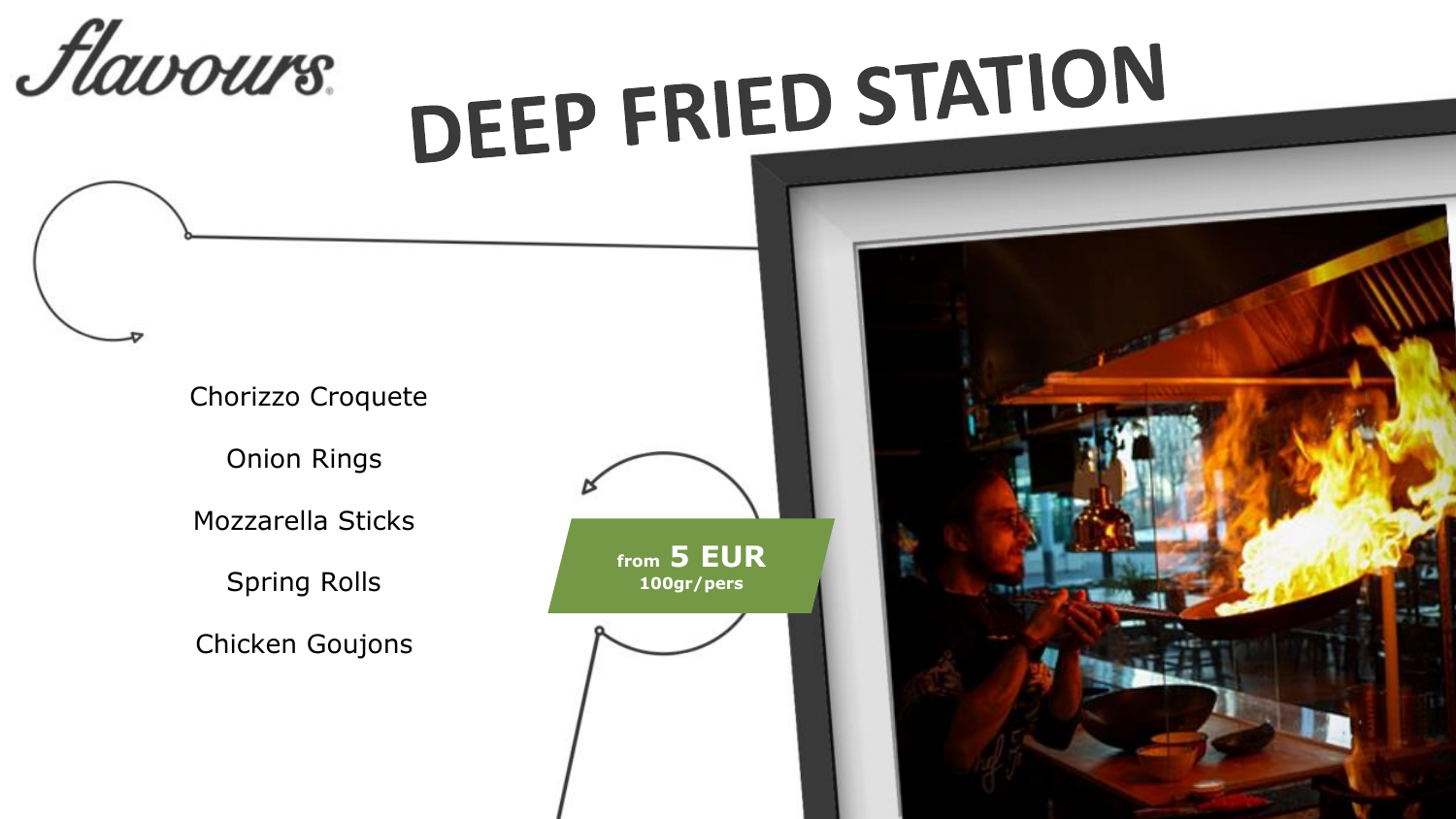

### **COOKING STATION**

#### **BAO BUN STATION**

Chifla bao de casa

Beef / pork belly / romanian\*mititei / tofu / chicken

Legume

Dips

#### **PAVLOVA STATION**

Our Pavlova Cake



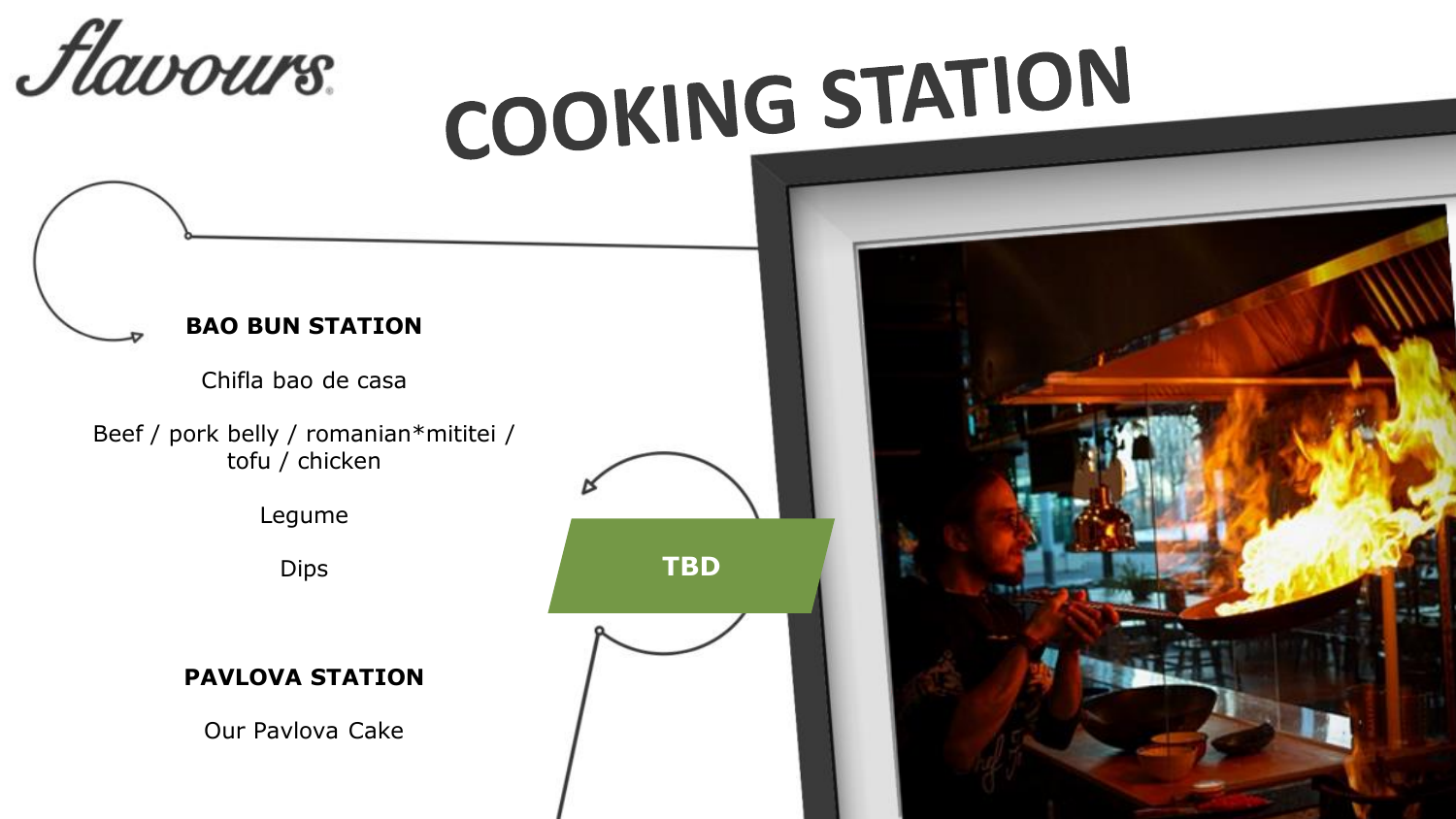#### **CONTACT US**

**20<br>22** 

**Horea Chira** Sales & Event Planner Flavours

0745.900.207 cluj.events@flavours.ro

*flavours*.